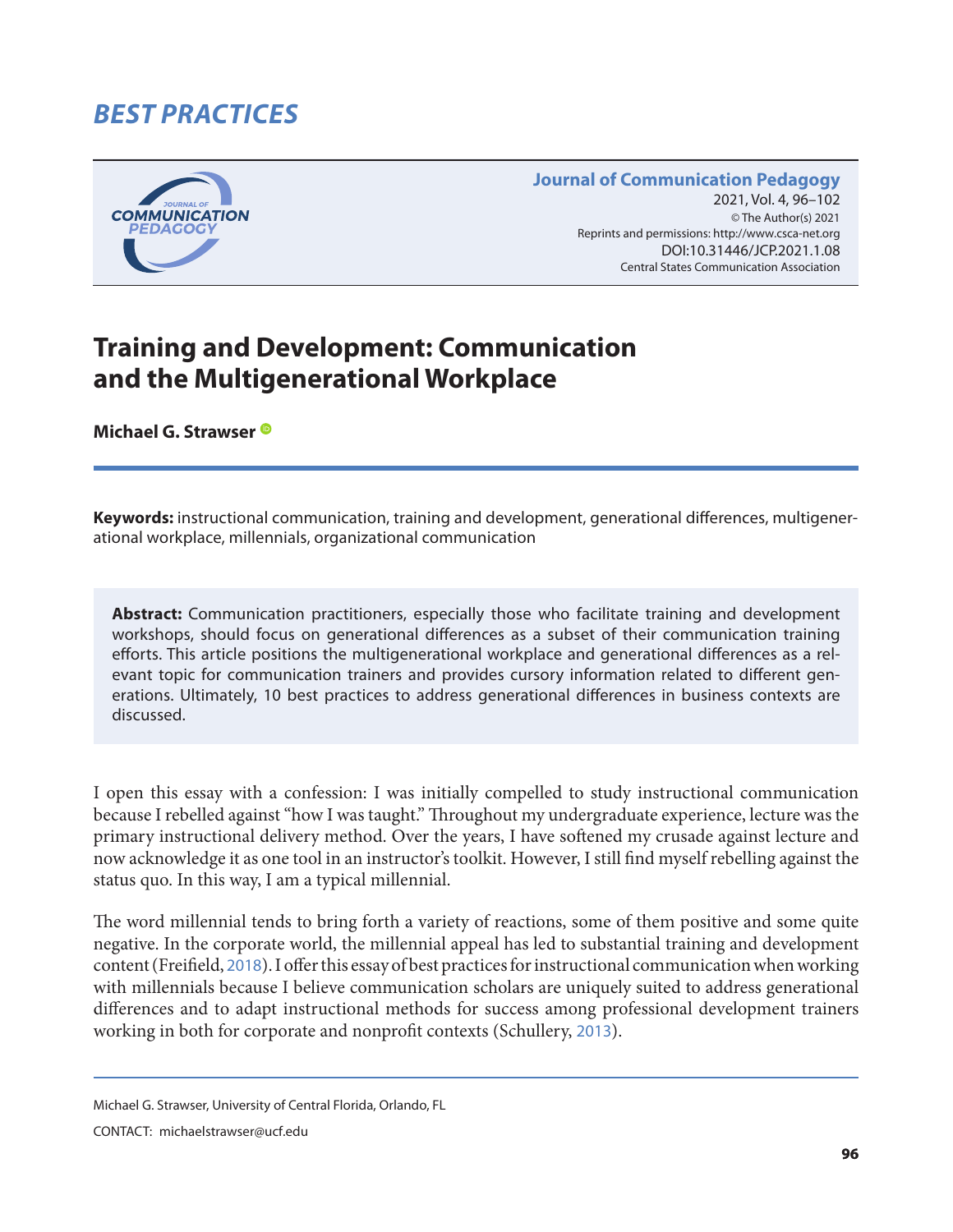Organizations face significant pressure to retain young workers, thus highlighting the importance of consultants and trainers who provide insight into organizational culture, generational identity, and communication (Hughes, [2020](#page-5-0)). To address these needs, generational training and development is growing in popularity. Thus, this essay proposes data-driven and research-based best practices for communication-based multigenerational workforce training and development.

#### **Generations in the Workplace**

Schullery ([2013](#page-6-0)) argues that a generation consists of those born between a specified year range who share major life experiences including pop culture, economic conditions, and natural disasters. What makes this essay even more important is that five or more generations may be employed in one organization simultaneously (Traditionalists, Baby Boomers, Generation X, Millennials, and Generation Z/iGen). While different generations tend to have different workplace expectations, some core objectives are relatively constant among them. For instance, all generations desire "meaningful work, professional development and advancement opportunities, a positive work-life balance" (Strawser et al., [2019](#page-6-0), p. 188). Communication breakdowns often occur, however, based on the various ways such expectations are expressed across generations (Smith, [2019](#page-6-0)). To clarify, Pollak ([2019](#page-5-0)) posits that the primary difference between generations in the workplace is rooted in communication styles. For example, millennials, the largest group populating the workforce today, crave clear and efficient workplace communication, especially with regard to communication and technology use (Morealle & Staley, [2016](#page-5-0); Watkins & Smith, [2019](#page-6-0)). These generational differences may lead to misunderstandings and interpersonal conflict (Bright, [2010](#page-5-0)). Fortunately, training and development in communication improve corporate climate and reduce conflict by fostering synergy across generations. Ultimately, these factors improve not only employee satisfaction and motivation, but also productivity (Meier & Cassar, [2018](#page-5-0)).

Before discussing training and development best practices, however, I first provide operational definitions summarizing characteristics of each generation (see Table 1). These data come from Pew Research Center reports and are to be interpreted as generalizations rather than absolutes (Dimock, [2019](#page-5-0)).

These generational differences manifest themselves in myriad ways (Taylor, [2014](#page-6-0)). Because communication researchers are audience analysis experts, Schullery ([2013](#page-6-0)) posits that we are particularly wellsuited for helping managers address communication and conflict successfully among the generations represented in the workplace. Essentially, instructional communication scholars are subject matter experts for workplace training and development (Hall, [2016](#page-5-0)). Hence, the following paragraphs describe 10 best practices to address generational differences in business contexts based on current training and development literature and experience.

#### **Best Practice 1: Know the Topic**

By "know the topic," I mean we need to include credible voices of scholars representing multiple generations, as well as tailor our examples and approaches in ways that honor generational differences. For instance, trainers are likely to motivate audience members to pay attention when they hear/see scholars representing their generation referenced in the workshop. In addition, accurate birth date ranges for each generation are hot debate topics. In fact, some of these debates led the Pew Research Center to revise birth year categorizations for both millennials and iGen. Moreover, names for each generation are also a topic of debate. While names like baby boomers and millennials have become commonplace, others are not as widely understood. Right now, iGen and Generation Z are mutually exclusive although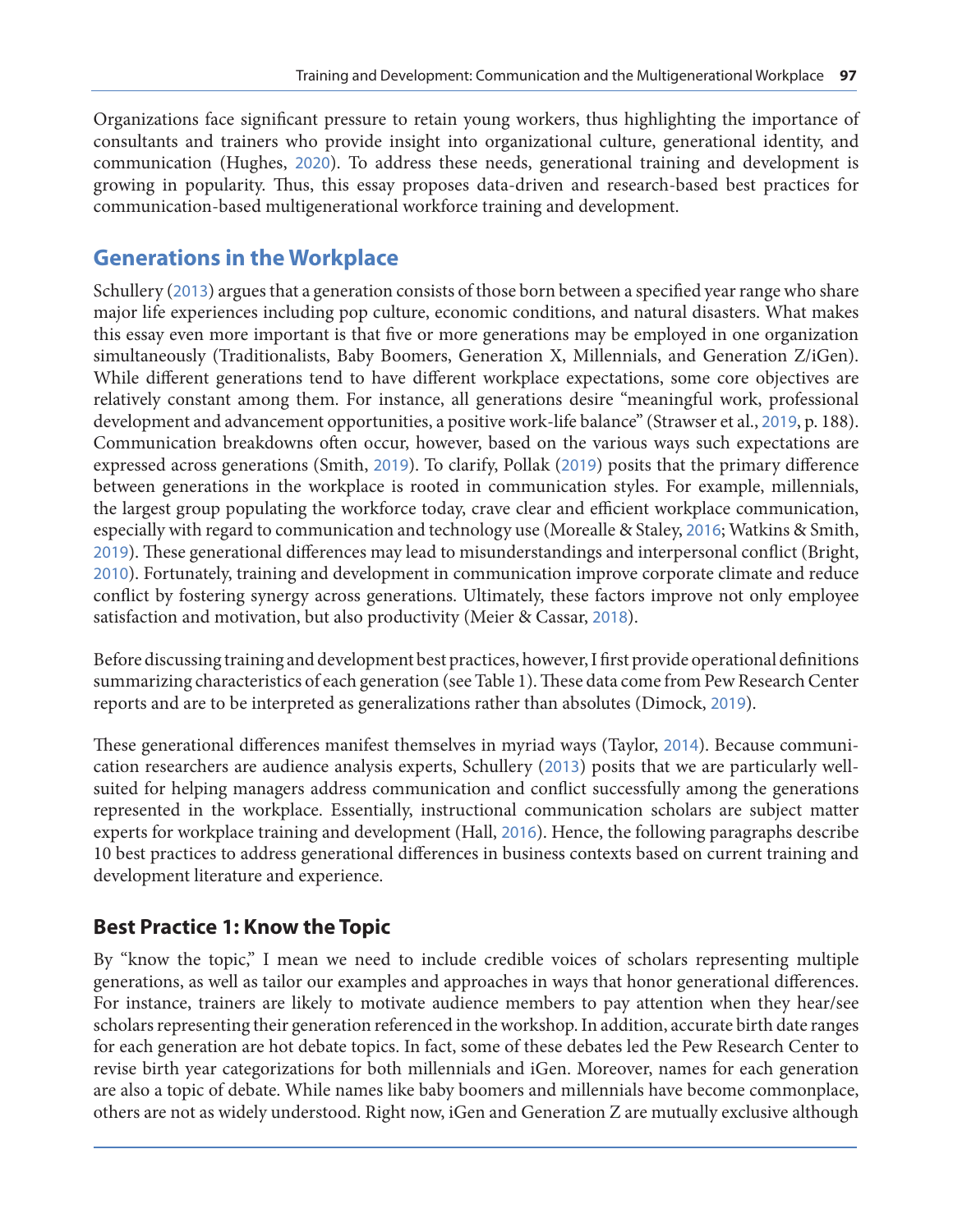| <b>TABLE 1</b><br><b>Generational Differences</b> |                   |                                                                                                                                                                                                                                                                                                                                             |
|---------------------------------------------------|-------------------|---------------------------------------------------------------------------------------------------------------------------------------------------------------------------------------------------------------------------------------------------------------------------------------------------------------------------------------------|
| <b>Generation</b>                                 | <b>Year Range</b> | <b>Characteristics</b>                                                                                                                                                                                                                                                                                                                      |
| <b>Traditionalists</b>                            | Born Pre-1945     | This demographic, otherwise known as the Silent Generation, arrived at the<br>tail end of the "Greatest Generation." Most were born as the Great<br>Depression and WWII were dying down. Members of this group are rule-fol-<br>lowers. They are more conservative, traditional, respectful, and sacrificial.                               |
| <b>Baby Boomers</b>                               | 1946-1964         | Depending on the source, Baby Boomers are considered workaholics,<br>materialistic, and greedy. In addition, Boomers tend to gravitate toward the<br>concept of the "American Dream" and have (or have had) issues with work/<br>life balance. They are also responsible, exceptionally loyal to their children,<br>and ambitious.          |
| <b>Generation X</b>                               | 1965-1980         | Members of Gen X are small in number compared to their predecessors and<br>successors. They are rebellious. They saw their parents work, constantly,<br>and wanted more balance. They are also independent as many of them had<br>parents who both worked. X revels in pessimism. They are skeptical, cynical,<br>and suspicious.           |
| <b>Millennials</b>                                | 1981-1996         | Stereotypes for this group typically include entitled, perfectionist, achieve-<br>ment-oriented, tolerant, confident, tech-savvy, unfocused, "me"-first, etc.<br>Millennials have grown up in a world of constant advocacy. Rarely did they<br>have to fight for themselves because others, specifically their parents, fought<br>for them. |
| Gen Z/iGen                                        | 1997-2012         | Generation Z grew up in a digital world. They are digital natives and digital<br>enthusiasts. They tend to have a risk averse existence. This group is entre-<br>preneurial, image-driven and focused on their personal "brand," and they are<br>deeply connected to their values and social causes.                                        |

in most circles iGen is the preferred nomenclature. Thus, trainers may find more success using iGen rather than Generation Z referencing Jean Twenge's ([2018](#page-6-0)) work.

# **Best Practice 2: Start With Theory**

When working with clients in matters related to generational differences, consider using Strauss and Howe ([1991](#page-6-0)) and their work on generational theory as a starting point. Starting with a theoretical framework can help explain difficult concepts. The importance of theory, however, must be balanced with an applied approach. Meaning, do not overcomplicate theoretical dimensions. Use theory as a guide and as evidence to support claims, but translate it to be intelligible to lay audience practitioners.

# **Best Practice 3: Make the Communication Connection**

Generational differences are a matter of identity, culture, and communication. Do not be afraid to make explicit communication connections for the training audience. *Communication is the organization*. Making communication connections to generational differences positions the consultant as one who can help with larger issues. If you can help an organization train their people to have more effective relationships across the generational spectrum then, potentially, they will bring you back to work with executives or even work on larger projects.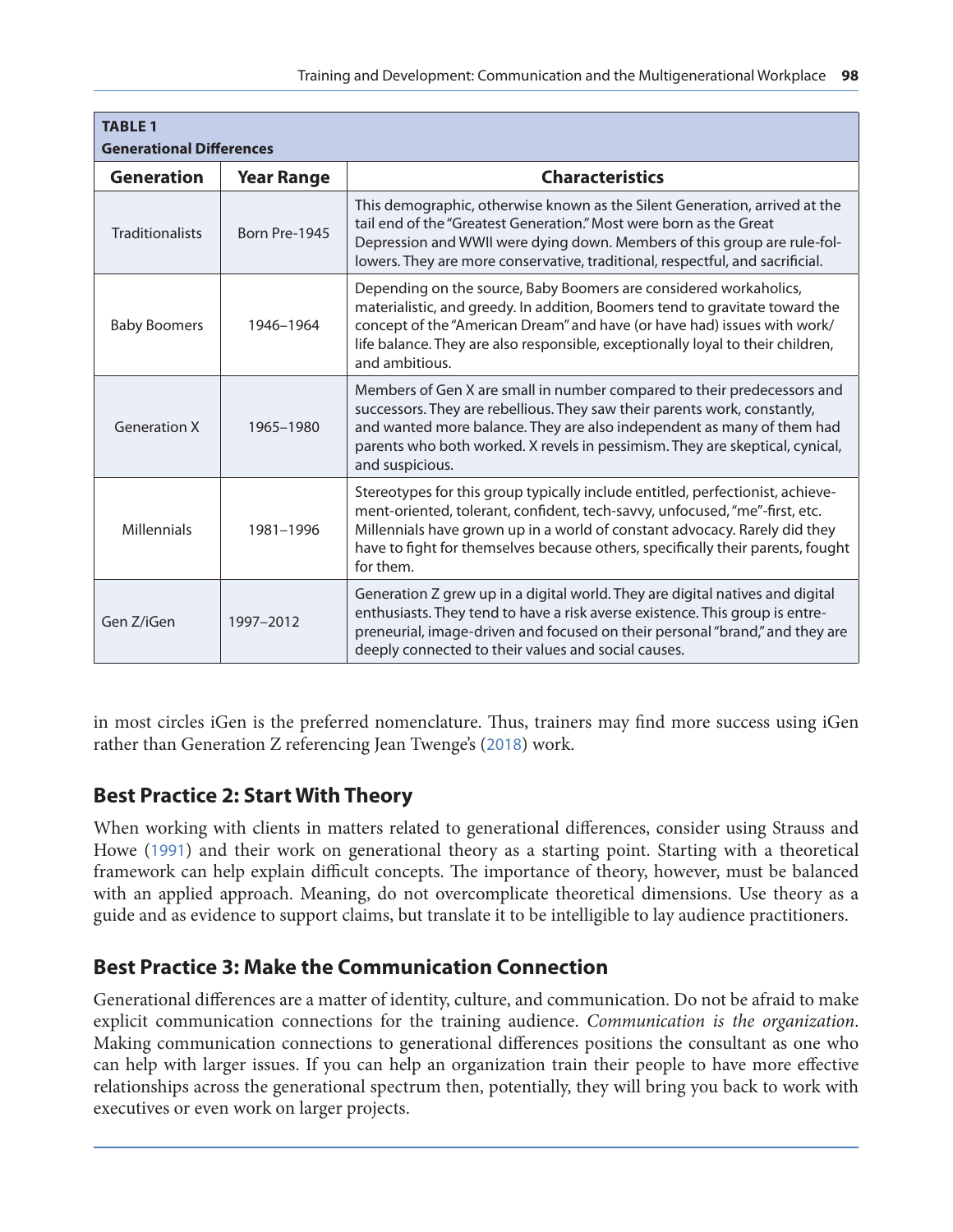# **Best Practice 4: Survey the Generations**

No matter where training occurs make sure you know something about your audience before the session. At times this can be accomplished by meeting with a supervisor. However, hearing from only one voice may skew what training the trainees really need. When possible complete a needs assessment (Tobey, [2005](#page-6-0)). A needs assessment can provide insight into your audience and can help quantify what differences and issues *really* do exist across the generational spectrum. Is it solely knowledge? Do boomers not know what their millennial counterparts want? Or, is it more relational? Does conflict prevent effectiveness? Sometimes you may not be able to adjust training accordingly but even a quick pre-training assessment can help give you targeted insight.

# **Best Practice 5: Become Familiar With Popular Press Experts**

Our first priority should be to consult academic resources. However, many popular press experts can be extremely helpful. Pollak ([2019](#page-5-0)) is a well-respected and sought-after popular audience generational consultant. I also visit popular press websites, articles, and resources to understand generational differences in the workplace. For those interested, the *Harvard Business Review* also publishes articles related to generational differences and leadership/management.

# **Best Practice 6: Tie Generational Differences Into Your Research Agenda**

Generational differences can serve as independent variables in a wide range of studies. For instance, is there a difference in health campaign effectiveness between different generations? Does generation affiliation impact intercultural competence? Infusing generational differences into your research can reinforce expertise and help you achieve additional notoriety as an academic by publishing additional scholarly articles on the subject.

# **Best Practice 7: Familiarize Yourself With Talent Optimization**

Some training and development conversations with clients seem to really focus on significant issues like culture, relationships, and human resources. For communication scholars and educators who may not be familiar with human resources, it may be worthwhile associating yourself with talent optimization and recruitment/retention strategies. We often hear that generations have different expectations in the workplace (Parry & Urwin, [2017](#page-5-0)); however, we addressed earlier that expectations are generally similar. Where managers can benefit from communication training and development about the generations is talent optimization. What motivates a millennial or iGen employee to engage differs from that of a traditionalist or baby boomer. For example, an employer or manager from the traditionalist generation may assign a task to iGen employees and expect them to comply simply out of respect for authority. However, they are likely to be more successful in motivating these employees to perform a task by offering some freedom for entrepreneurial thinking and creativity regarding how they do so. Again, success is rooted in communication training and development around audience analysis and job description tailoring.

# **Best Practice 8: Know the Business and Communicate Your Market Value**

Communicating generational consulting deliverables in monetary terms can lead to more success with a client initially while building toward a long-term relationship. This is hard to do without thorough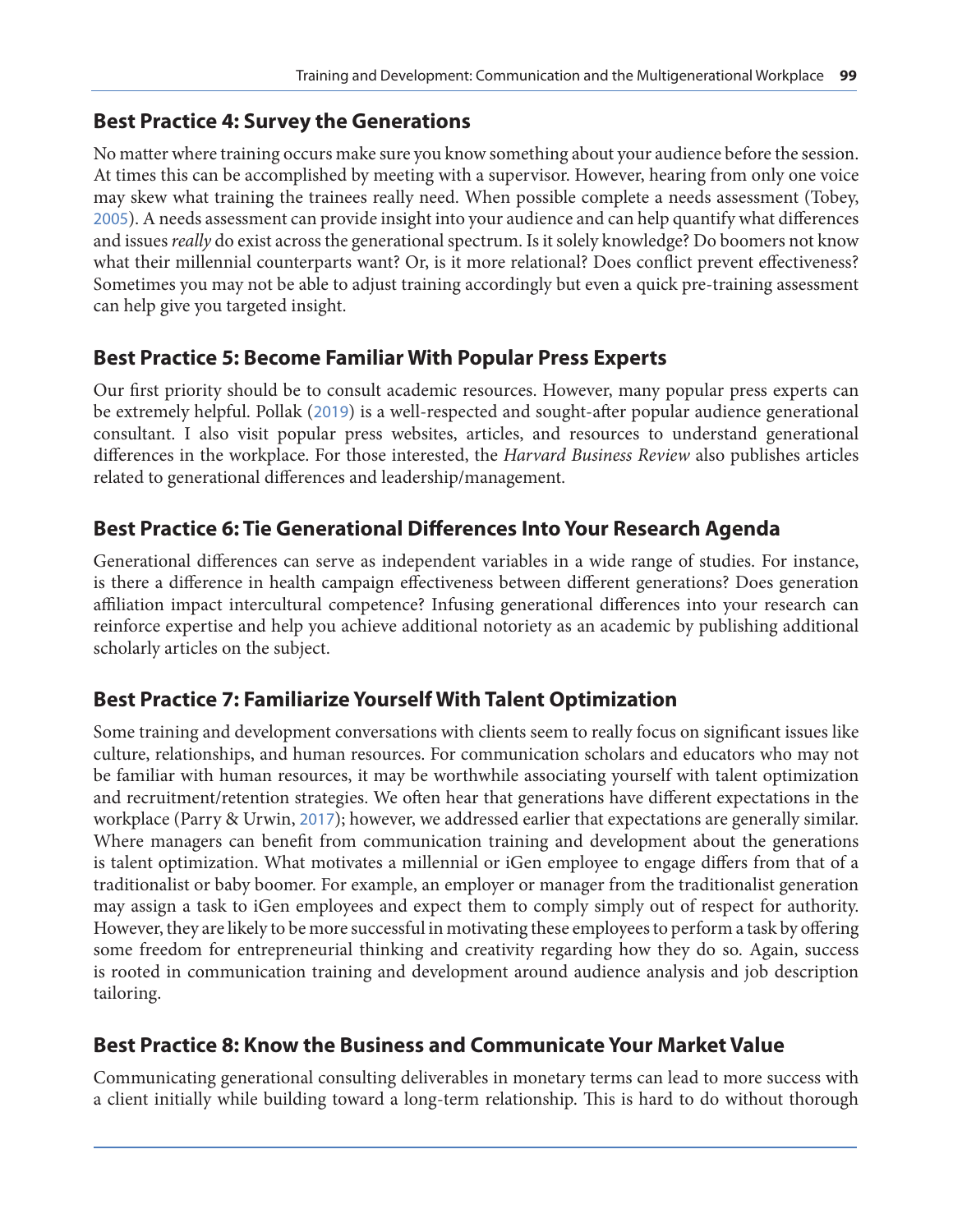knowledge of the company and the industry or without access to key performance indicators. Therefore, do your research when and where you can. If you can articulate how positive generational relationships, reverse mentoring, or other key components of generational consulting may help the bottom line you will be well on your way to a valuable training and development experience.

# **Best Practice 9: Publicize Your Efforts**

Engagement in public scholarship can help build your brand and reinforce your expertise. There are numerous ways you can engage different audiences. Radio hosts and even local morning shows are always looking for experts or content. In addition, popular press outlets, like local business publications, or online periodicals, are interested in generational differences. There are numerous examples of popular press submissions related to generational differences already on the market (Strawser, [2018](#page-6-0), [2019](#page-6-0)). You can carve your own path as a generational expert by taking your research and translating it for the public. Also, you should establish a website that emphasizes your public training and development persona (Legacy Communication, [2020](#page-5-0)).

#### **Best Practice 10: Start at Home**

If you are in higher education, your students will provide insight into their wants and needs as well as workplace communication expectations. Not all training and development professionals have access to a population as information-rich as our students. This is invaluable. You have access to incredible knowledge in this regard. I am a proponent of using my students as a case study, asking them about their workplace experiences, and then using that information to inform my clients.

Generational expertise is desirable not just in the professional workplace but our own higher education institutions as well. Be willing to work with other academic departments at your institution to provide insight into their students. Instructional preferences are certainly different from workplace expectations, but we can be calculated with how we teach students based on current generation research. If you understand communication expectations of Generation Z you can adjust your classroom communication frequency and modality. You can then be a resource beyond the academy but also within your institution as well.

# **Generational Content**

The general best practices are offered as tools to think strategically about generational differences when designing communication training and development workshops. The next section focuses specifically on some cautions to consider as well.

# **Generational Differences Are Stereotypes, Not Prejudices**

Preface your generational training by reminding the audience that at their core generational differences *are* stereotypes. In essence that's the point. We are trying to identify generalizable traits about a group of people who have been born 15–20 years apart. If unchecked though these stereotypes can lead to prejudices. By now you are probably aware of the "Okay, Boomer" movement. Millennials too have been typecast for years (Rentz, [2015](#page-6-0)). Our differences need not lead to negative prejudices. Instead, celebrate generational differences when you train and highlight how unique skills can transform the workplace.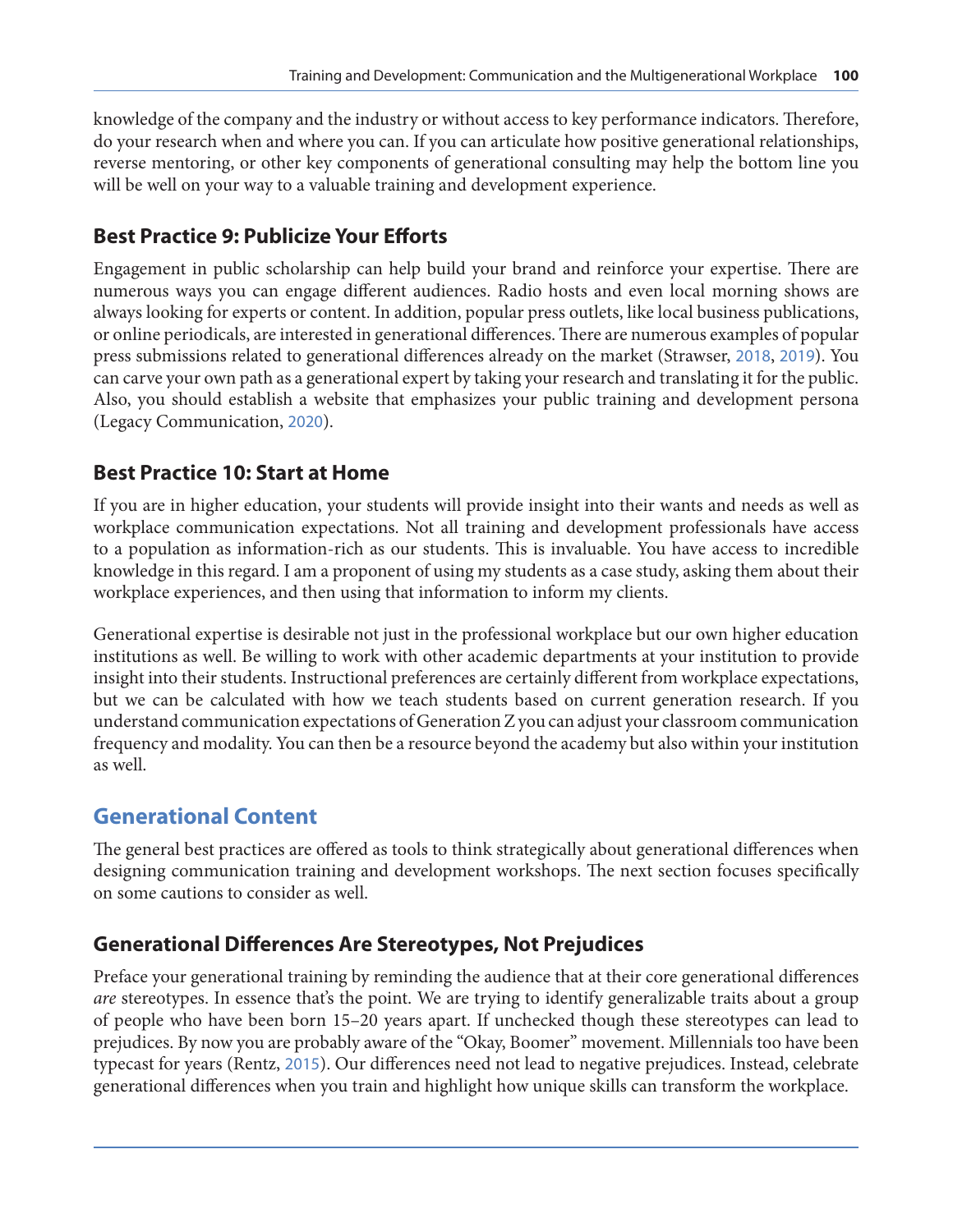#### <span id="page-5-0"></span>**Contextualize Generational Differences**

Generic generation training is everywhere. There are already pre-established training curricula related to generational differences one can easily find online. The key is to take generational research and contextualize it for that industry. For example, think about training as it relates to the culture of the organization first and as it relates then to the clients or customers. If you are focused on hospitality, generational differences will impact relationships; if you are an insurance agency, generational differences will impact sales; and so on. The best trainers can take even the most generic information and apply it to specific situations to maximize value.

#### **Understand Your Outcome**

What do you (or your client) want to accomplish with this training? In most cases the end goal is probably to increase generational intelligence and subsequently to equip high-performing teams. No matter the goal, make sure to provide avenues to assess your effectiveness.

#### **Become a Generational Consultant**

These best practices are not exhaustive but could include communication training and development practices and outcomes based on generational audience analysis and adaptation. As communication scholars, our understanding of culture, identity, engagement, technology, and now generational considerations, may serve as valuable training and development resources in the increasingly diverse workplace today and tomorrow.

# **References**

- Bright, L. (2010). Why age matters in the work preferences of public employees: A comparison of three age-related explanations. *Public Personnel Management*, *39*, 1–14. [https://doi.org/10.1177](https://doi.org/10.1177%2F009102601003900101) [%2F009102601003900101](https://doi.org/10.1177%2F009102601003900101)
- Dimock, M. (2019, January 17). Defining generations: Where millennials end and generation Z begins. Pew Research Center. [http://web.archive.org/web/20210518143824/https://www.pewresearch.org/](http://web.archive.org/web/20210518143824/https://www.pewresearch.org/fact-tank/2019/01/17/where-millennials-end-and-generation-z-begins%20/) [fact-tank/2019/01/17/where-millennials-end-and-generation-z-begins%20/](http://web.archive.org/web/20210518143824/https://www.pewresearch.org/fact-tank/2019/01/17/where-millennials-end-and-generation-z-begins%20/)
- Freifield, L. (2018, November/December). 2018 training industry report. *Training Magazine*. [https://](https://trainingmag.com/sites/default/files/trn-2018-industry-report.pdf) [trainingmag.com/sites/default/files/trn-2018-industry-report.pdf](https://trainingmag.com/sites/default/files/trn-2018-industry-report.pdf)
- Hall, A. (2016). Exploring the workplace communication preferences of millennials. *Journal of Organizational Culture, Communications and Conflict, 20,* 35–44. [https://www.researchgate.net/publication/](https://www.researchgate.net/publication/320146029) [320146029](https://www.researchgate.net/publication/320146029)
- Hughes, J. (2020, February 19). Need to keep Gen Z workers happy? Hire a generational consultant. *New York Times.* [https://www.nytimes.com/interactive/2020/02/19/magazine/millennials-gen-z-consulting.](https://www.nytimes.com/interactive/2020/02/19/magazine/millennials-gen-z-consulting.html) [html](https://www.nytimes.com/interactive/2020/02/19/magazine/millennials-gen-z-consulting.html)
- Legacy Communication. (2020, April 9). Services. <https://legacyctc.com/services>
- Meier, S., & Cassar, L. (2018). Stop talking about how CSR helps your bottom line. *Harvard Business Review, 31.* <https://hbr.org/2018/01/stop-talking-about-how-csr-helps-your-bottom-line>
- Morreale, S. P., & Staley, C. M. (2016). Millennials, teaching and learning, and the elephant in the college classroom. *Communication Education*, *65*(3), 370–373. [https://doi.org/10.1080/03634523.2016.11778](https://doi.org/10.1080/03634523.2016.1177842) [42](https://doi.org/10.1080/03634523.2016.1177842)